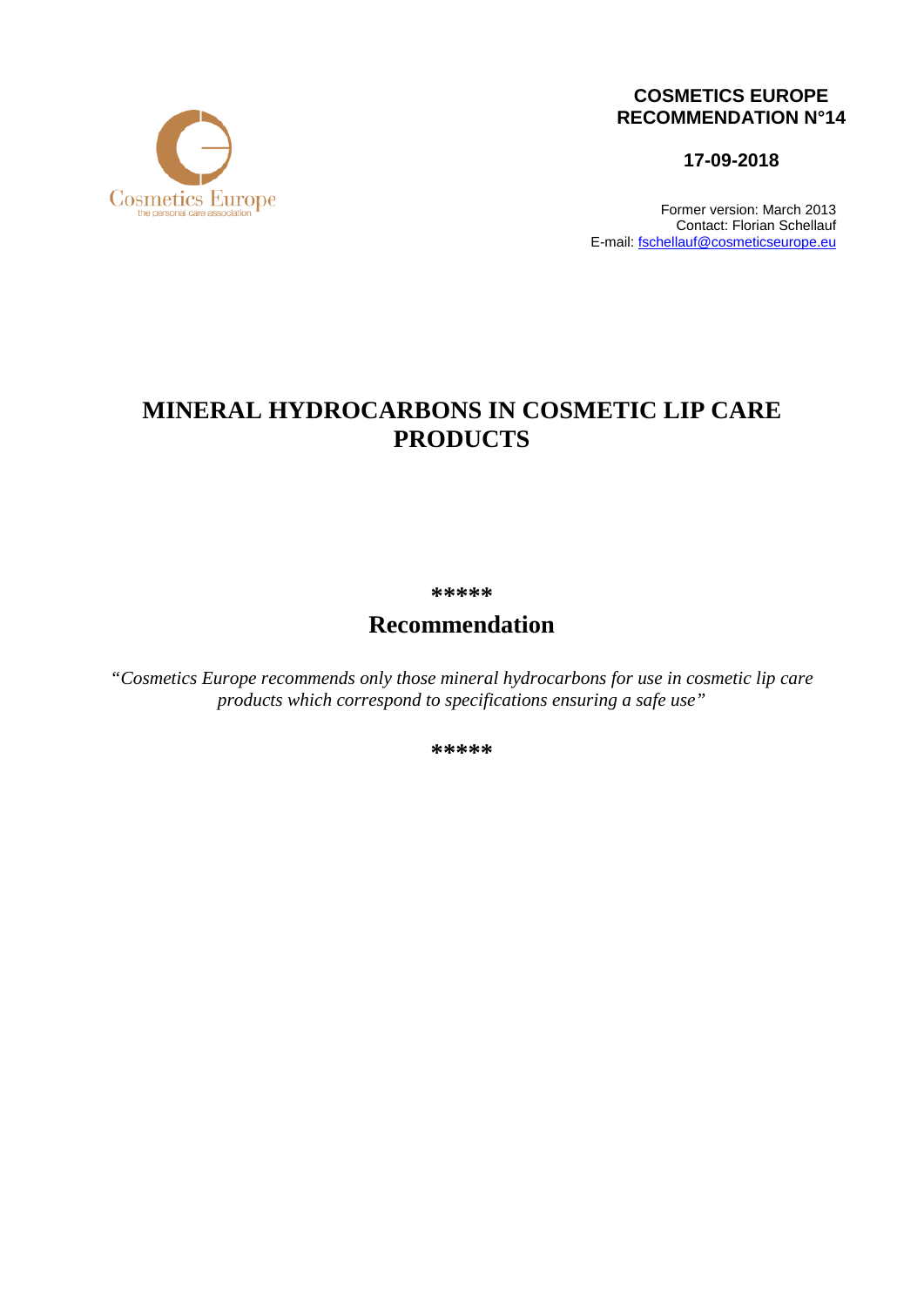#### **Executive Summary**

Mineral hydrocarbons (mineral oils or waxes) are mainly used as food additives, in food contact materials, as well as ingredients of cosmetic lip care products, such as lipsticks, lip gloss or lip balm. The mineral oils/waxes used in cosmetic products are in chemical terms socalled saturated hydrocarbons, also referred to as MOSH (Mineral Oil Saturated Hydrocarbons).

In Europe, mineral hydrocarbons used in cosmetic lip care products are compliant with purity specifications on polycyclic aromatic hydrocarbons as reflected in various pharmacopeia and the safety requirements as given in the EU cosmetic regulation 1223/2009. In addition, the absence of contamination during the supply chain is controlled by robust Quality Assurance and GMP practices.

Against the background of recent discussions on the safety of mineral hydrocarbons in cosmetic lip care products, this recommendation from Cosmetics Europe was updated to confirm the safe use of mineral hydrocarbons in cosmetic lip care products for the consumer.

With respect to potential oral exposure, Cosmetics Europe recommends that only particular mineral hydrocarbon fractions for which an Acceptable Daily Intake (ADI) has been identified, should be used in cosmetic lip products. In 2009 and 2013, the EFSA established an ADI of 12 mg/kg bw/day for high viscosity and medium viscosity white mineral oils on the basis of the NOAEL determined in a chronic toxicity and carcinogenicity study in F344 rats, the most sensitive animal model.

This recommendation applies to all mineral hydrocarbon fractions, i.e. mineral oils and microcrystalline waxes or mixtures thereof, which meet specifications ensuring a safe use in cosmetic lip care products. This recommendation does not apply to synthetic hydrocarbons which are not complex mixtures of various molecules (as mineral oil/wax fractions). For these substances (such as e.g. isododecane, polybutene), a specific safety evaluation needs to be performed on the basis of the available toxicity data.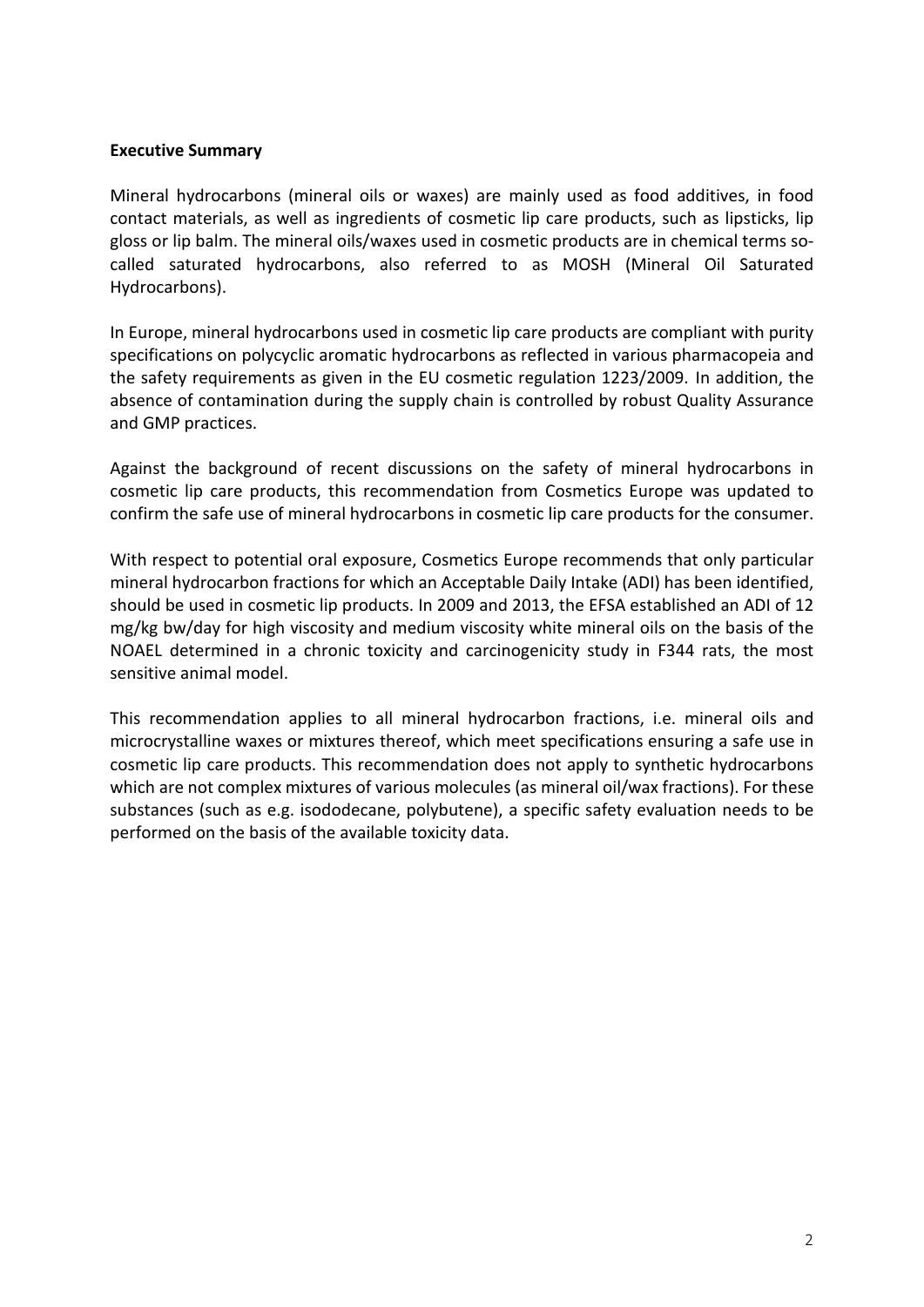## **Background and explanatory notes**

#### **1. Background**

In the 1980s a change in the refining process prompted a re-evaluation of the toxicity of mineral hydrocarbons (MHC). In the last years, mineral oils used e.g. in cosmetic products are also referred to as MOSH (Mineral Oil Saturated Hydrocarbons). MHC or MOSH in chemical terms are called saturated hydrocarbons.

In 1995, the Joint Expert Committee on Food Additives (JECFA) of WHO and the EU Scientific Committee on Food (SCF) issued a scientific opinion allocating values for the Acceptable Daily Intake (ADI) of some MHC depending on molecular weight, molecular distribution and viscosity.

In 2001, CONCAWE (European Oil Company Organisation for Environment, Health and Safety) submitted further data on the toxicity of medium and low viscosity oils.

In 2002, JECFA issued a new opinion including the allocation of an ADI at 0-10 mg/kg bw for Class I medium and low viscosity oils in addition to an already existing ADI of 0-20 mg/kg bw for high viscosity oils and high melting point microcrystalline wax. For Class II and III medium and low viscosity oils, the existing ADI of 0-0.01 mg/kg bw was expanded [1].

In 2012, JECFA re-evaluated the temporary ADI for medium and low viscosity Class II and Class III oils. Due to lack of data supporting the establishment of full ADIs, JECFA decided to withdraw the temporary ADI for these mineral oil classes [2].

Finally, in 2013, EFSA confirmed the JECFA opinion including the ADIs for high-viscosity mineral oils and Class I medium- and low viscosity mineral oils, renamed medium viscosity mineral oils [3], and concluded that the conservative exposure estimates to microcrystalline wax (E 905) resulted in a sufficient margin of safety compared to the NOAEL established by the Panel for the closely related high viscosity mineral oils [6].

For high viscosity and medium viscosity mineral oils (Class I), the EFSA ANS Panel established a group ADI of 12 mg/kg bw/day on the basis of a 2-year feeding study on chronic toxicity and carcinogenicity in F344 rats (considered the most sensitive species and strain). In this pivotal study, the NOAEL was defined at 1200 mg/kg bw/day, the highest dose tested. Based on the results of the study, the EFSA ANS Panel concluded that no carcinogenic effect was observed. Non-neoplastic effects were minor and limited to dose-related infiltration of histiocytes in mesenteric lymph nodes and oil deposition in the liver. These changes were judged to be of no toxicological relevance but indicative of chronic exposure to mineral oils. EFSA concluded a lack of safety concern for humans with respect to systemic toxicity, genotoxicity and carcinogenicity from oral exposure to this kind of mineral oils on the basis of these data from the most sensitive rat strain [3, 4]. Class II and III mineral oils are not supported by this recommendation because an ADI has not yet been established.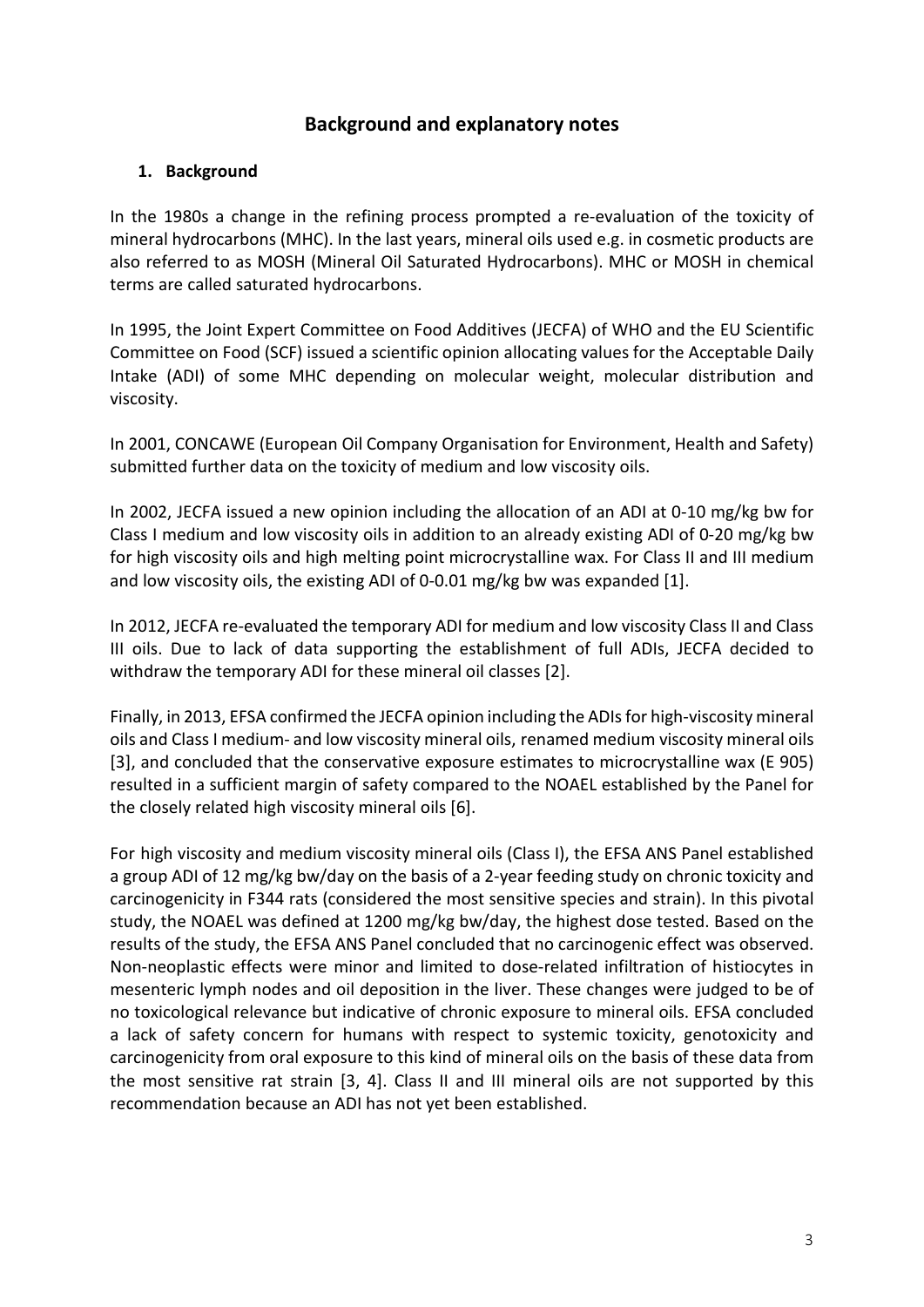|                           |  |  |  | Table 1: Classes of mineral waxes and oils with acceptable daily intake (ADI) values as |  |  |  |
|---------------------------|--|--|--|-----------------------------------------------------------------------------------------|--|--|--|
| defined by EFSA and JECFA |  |  |  |                                                                                         |  |  |  |

|                                                                                                              | <b>ADI</b>          | Kinematic<br>viscosity<br>$100^{\circ}$ C<br>at<br>(cSt) | Average<br>molecular<br>weight | Carbon<br>number at 5%<br>boiling point |
|--------------------------------------------------------------------------------------------------------------|---------------------|----------------------------------------------------------|--------------------------------|-----------------------------------------|
| Microcrystalline wax (E 905)                                                                                 | 0-20 mg/kg $^{[2]}$ | $\geq 11$                                                | $\geq 500$                     | $\geq 25$                               |
| Mineral oil (high viscosity)                                                                                 | 0-12 mg/kg $[6]$    | >11                                                      | $\geq 500$                     | $\geq 28$                               |
| Mineral oil (medium and low<br>viscosity) Class I<br>(renamed Mineral oil<br>(medium<br>viscosity) by JECFA) | 0-12 mg/ $kg^{[6]}$ | $8.5 - 11$                                               | 480-500                        | $\geq 25$                               |

#### **2. Which raw materials and ingredients are covered by this recommendation?**

This recommendation covers all mineral oil hydrocarbons as well as microcrystalline waxes used as raw materials for lip care cosmetic products.

Hydrocarbons originating from plant- or animal-derived lipid/wax materials are not considered within this context since their composition is different from mineral or synthetic hydrocarbons and highly depending on species and geographic location.

This recommendation does not apply to synthetic hydrocarbons which are not complex mixtures of various molecules (as mineral oil/wax fractions). For these substances (such as e.g. isododecane, polybutene), a specific safety evaluation needs to be performed on the basis of the available toxicity data.

The INCI nomenclature used to describe raw materials containing either mineral hydrocarbons or microcrystalline waxes is heterogeneous because the assignment of these INCI names follows different historical developments. Therefore, an exhaustive list of all raw materials potentially covered by this recommendation cannot be provided. But typical raw materials/ingredients consisting of mineral hydrocarbons are presented with their INCI names in Annex 1.

The raw materials/ingredients (being mixtures of various substances) which correspond to specifications as described in section 3 may be preferentially found in the following groups of raw materials. This does, however, not mean that there are  $-$  or will be  $-$  no other raw materials (compare also Annex 1) which also comply with the specifications described.

- Microcrystalline waxes, isolated from petrolatum (high melting point waxes); INCI name: CERA MICROCRISTALLINA.
- White oils (= highly refined mineral oils = paraffin oils) manufactured by distillation of petroleum and subsequent refinement (hydrogenation or oleum treatment); INCI name: PARAFFINUM LIQUIDUM.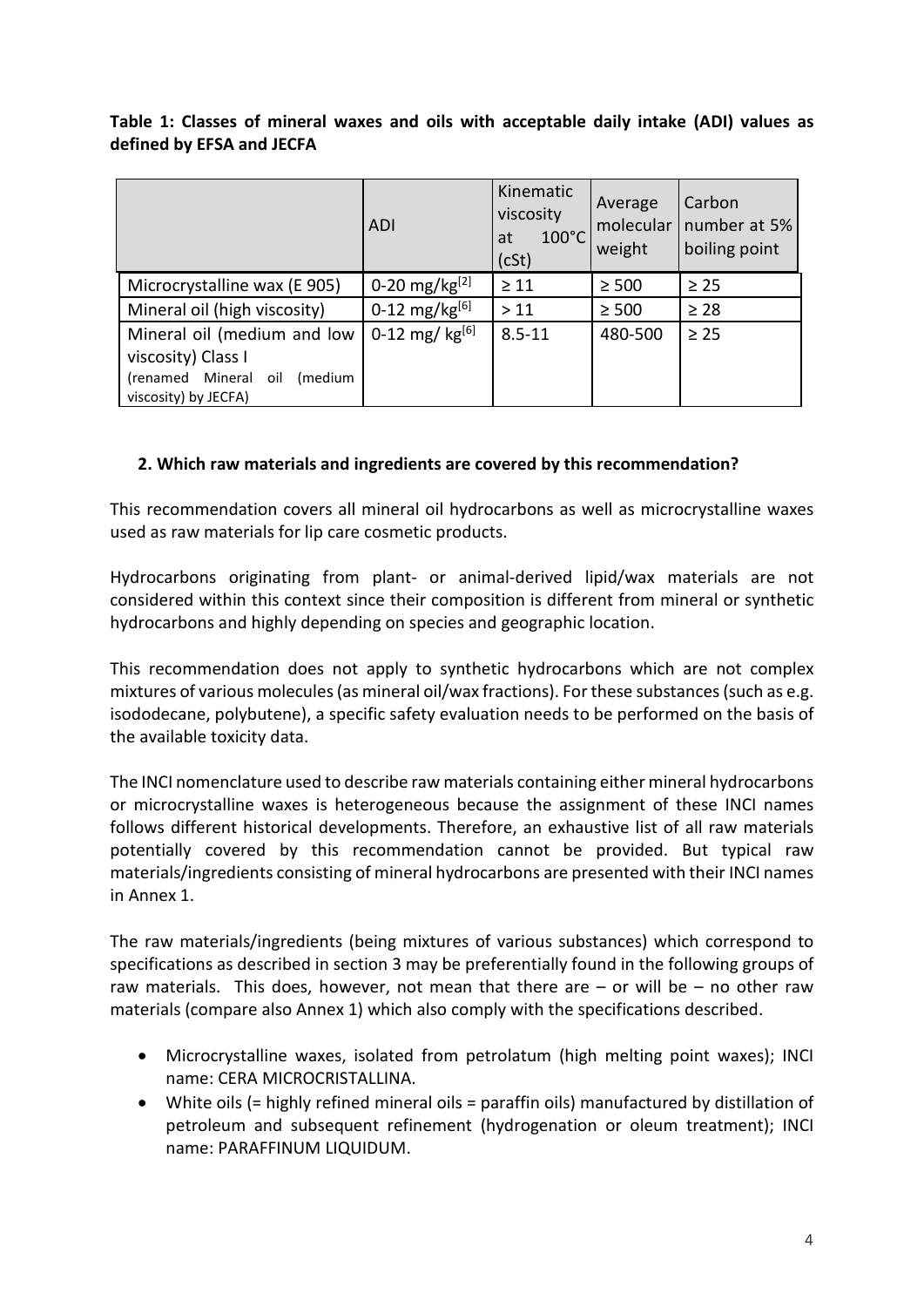It is not the INCI name but the specific composition which defines whether a raw material complies with the specifications presented in section 3. Only raw materials corresponding to the specification shall be used in lip care products.

The raw materials used in lip care products may be blends of different mineral oil products (e.g. petrolatum) - or blends of a mineral hydrocarbon with a synthetic hydrocarbon component - designed to deliver specific properties depending on their composition. For example, a material from mineral origin (e.g. cera microcristallina) might be combined with a synthetic hydrocarbon wax (e.g. a synthetic paraffin) and a mineral oil (e.g. paraffinum liquidum).

In all such cases, the delivered blends (i.e. mixtures) used as the raw material for the cosmetic lip care product, should comply with the specifications of either mineral oil (medium and low viscosity) Class I, or mineral oil (high viscosity) or microcrystalline wax as described below.

## **3. Specifications ensuring a safe use of mineral hydrocarbons in cosmetic lip care products**

In Europe, mineral hydrocarbons used in cosmetic lip care products shall be compliant with purity specifications on polycyclic aromatic hydrocarbons as reflected in various pharmacopeia or FDA Code of Federal Regulations (CFR) for food additives.

There is no reason for concern on possible carcinogenic activity of mineral oil aromatic hydrocarbons (MOAH) in typical cosmetic ingredient qualities of mineral hydrocarbons. MOAH represent the total amount of all types of aromatics present and cannot be directly used to assess a carcinogenic hazard because its qualitative nature is unspecific in regard to the aromatic type. There are two types of MOAH i.e., 3-7 ring polycyclic aromatic compounds (PAC; which contain polycyclic aromatic hydrocarbons, PAHs) which are potentially carcinogenic, and highly alkylated aromatics (mostly 1-2 ring compounds) which do not show carcinogenic effects in highly refined mineral oils. The 3-7 ring aromatics or PAC content is selectively removed by the refining process, including the removal of toxic PACs, namely those polycyclic aromatic hydrocarbons (PAHs) which are closely monitored and regulated during production. Pharmacopeia standards which measure the PAC/PAH content are followed to ensure the purity of mineral hydrocarbons used for lip care products. Trace levels of PAH (ppb range) may be detected using GC-MS, their safety can be assessed as outlined in Article 17 of the EU Cosmetics Regulation. The quality of Petrolatum is ensured by following Cosmetics Europe recommendation No. 15, which requires the absence of carcinogenic effects proven by the refining process. Thus, mineral oils used in lip care products are safe even if MOAH are present. This is demonstrated by the absence of any carcinogenic potential in several longterm studies in rodents [3] with substances representative for ingredients used in cosmetic formulations (cited in the respective REACH dossiers), and supported by a recent BfR communication [7].

More information can be found in the JECFA documents issued in 2003 and 2012 [2, 5].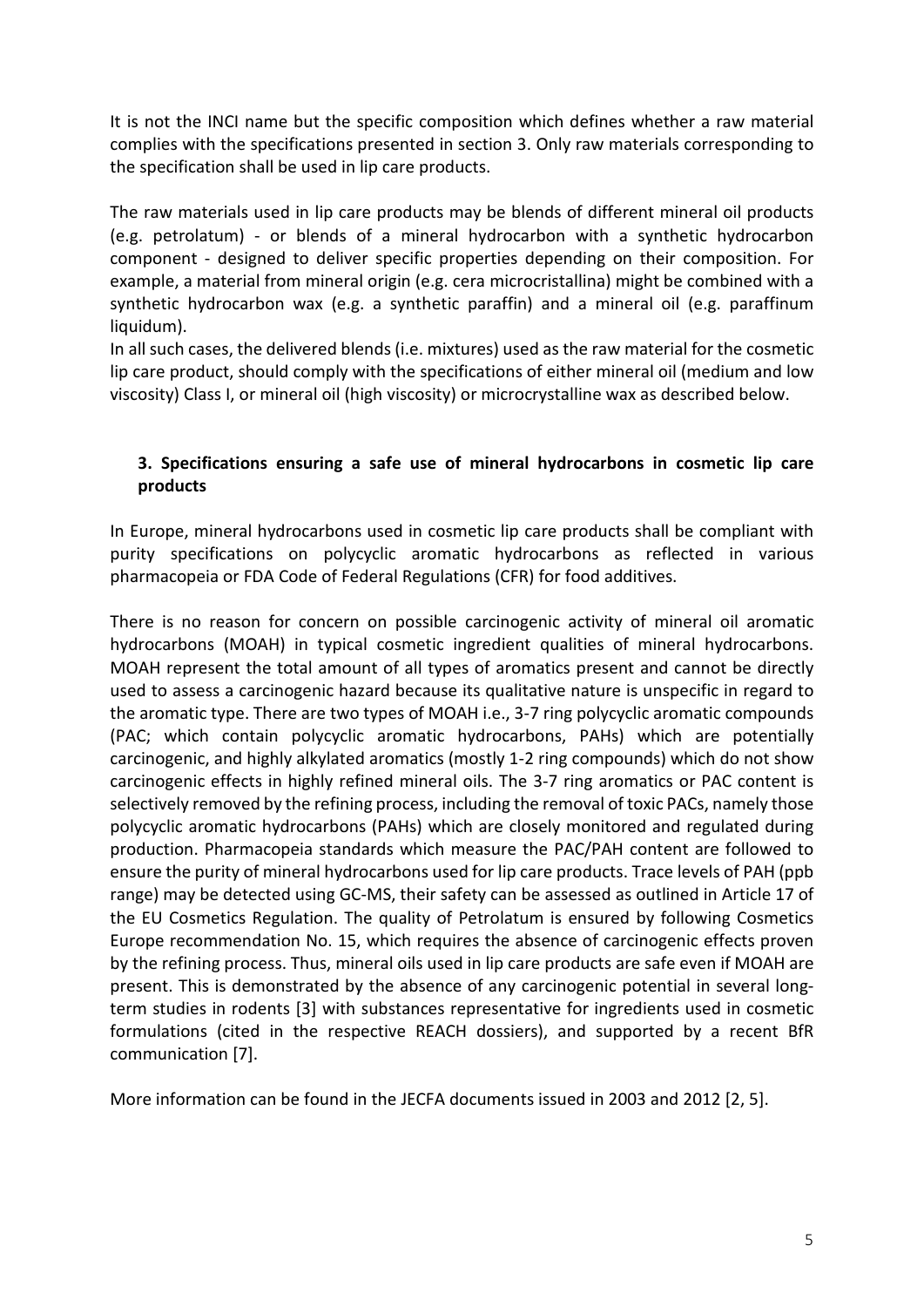### **Table 2: Specifications and purity criteria for hydrocarbons of mineral origin used in lip care products**

|            | Kinematic                                   |                                | Carbon                           | Purity        |
|------------|---------------------------------------------|--------------------------------|----------------------------------|---------------|
| <b>ADI</b> | viscosity<br>$100^{\circ}$ C<br>at<br>(cSt) | Average<br>molecular<br>weight | number<br>boiling<br>5%<br>point | at   criteria |

| Microcrystalline wax                              | $0 - 20$                       | $\geq 11$  | $\geq 500$ | $\geq 25$ | <b>FDA</b> |  |  |
|---------------------------------------------------|--------------------------------|------------|------------|-----------|------------|--|--|
|                                                   | mg/kg <sup>2,5</sup>           |            |            |           |            |  |  |
| (high<br>Mineral<br>oil                           | 0-12 mg/kg <sup>6</sup>   > 11 |            | $\geq 500$ | $\geq 28$ | Ph. Eur.   |  |  |
| viscosity)                                        |                                |            |            |           |            |  |  |
| Mineral oil (medium and   0-12 mg/kg <sup>6</sup> |                                | $8.5 - 11$ | 480-500    | $\geq 25$ | Ph. Eur    |  |  |
| viscosity)<br>low                                 |                                |            |            |           |            |  |  |
| class I                                           |                                |            |            |           |            |  |  |
|                                                   |                                |            |            |           |            |  |  |

In case of hard hydrocarbon waxes, it might be technically impossible to determine the kinematic viscosity at 100°C. In such cases, the specification >= 8.0 cSt at 120°C could be used as described for microcrystalline waxes (E 905) in the Commission Regulation EU No. 231/2012 [8].

Overall, the key aspect for the safe use of these raw materials in lip care products is the absence of relevant amounts of low molecular weight (i.e. short chain) hydrocarbons.

## **4. Which analytical methods can be used to check the specifications of raw materials?**

The following are standardised methods for the analysis of waxes and oils. However, other analytical protocols can equally be used for the determination of the raw material specification.

#### **4.1. Standardised methods for the analysis of oils**

## **4.1.1. Viscosity at 100°C**

Several standardised methods exist to determine the viscosity of mineral oils (e.g. ASTM D-445, ISO 3104). Other standard protocols use different temperatures, but the results can be converted.

## **4.1.2. Carbon number**

The specification "carbon number  $\geq$  25 at the 5 % boiling point " means there is not more than 5 % of hydrocarbons with a chain length less than 25. It can be determined by Gas Chromatography. A standard method is e.g. ASTM D 6352 or EN 15199-1.

#### **4.1.3. Molecular weight:**

The mean molecular weight can be determined from the kinematic viscosity of the oil. A standard protocol can be found in ASTM D-2502.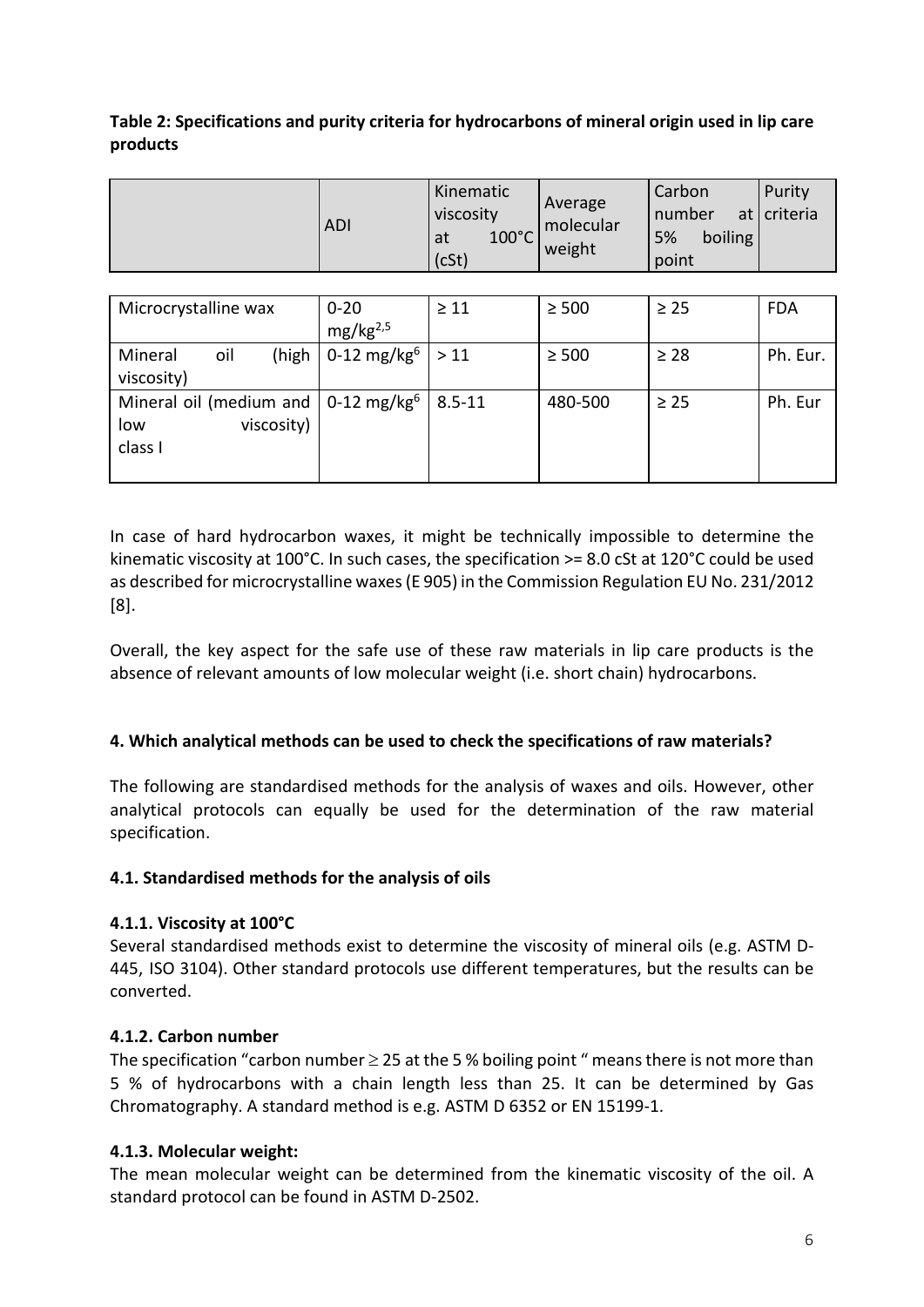### **4.2. Standard methods for the analysis of waxes**

## **4.2.1. Viscosity at 100°C**

The same method as for oils (ASTM D-445) can also be used for waxes. If the material is not totally soluble in the normalised solvent of the method, the viscosity at 100°C may be obtained by extrapolation from measurements performed at 120°C, 130°C and 150°C.

## **4.2.2. Carbon number**

The specification "carbon number  $\geq$  25 at the 5 % boiling point " means there is not more than 5 % of hydrocarbons with a chain length less than 25, which is consistent with food regulations. It can be determined by Gas Chromatography. Standard methods are ASTM D-2887 and ASTM D-5442. The European Wax Federation has developed a method for analysing this parameter in microcrystalline waxes (attached). It should be possible to use this method also for petrolatum.

## **4.2.3. Molecular weight**

The method for oil (ASTM D-2502) is not applicable to waxes. No standard protocols exist, but osmometry in four different concentrations in toluene at 65°C has been proposed as a suitable method.

## **5. What if not all the required analytical data are available?**

In general, all the information should be available from the supplier of the hydrocarbons raw material.

If a blender (supplier who prepares hydrocarbon raw materials by blending various materials with different properties) is not able to provide sufficient information, he should contact his supplier to get at least the specifications of the components he is using in the blends. The supplier should at least be able to indicate the carbon chain length distribution and to what extent low molecular weight material is present in the raw material. Viscosity at 100°C, carbon number and molecular weight parameters are recommended to be provided, but compliance to purity criteria for the ingredients in the mixture/blend or the blend itself is a must.

The blender should also be able to guarantee that all batches meet the specifications within acceptable statistical limits.

The necessary analyses can also be performed in contract laboratories with adequate expertise.

#### **6. References**

- 1) JECFA (2002). Evaluation of certain food additives-fifty-ninth report of the Joint FAO-WHO Expert Committee on Food Additives. WHO Technical Report Series 913
- 2) JECFA (2012). Evaluation of certain food additives Seventy-sixth report of the Joint FAO-WHO Expert Committee on Food Additives. WHO Technical Report Series 974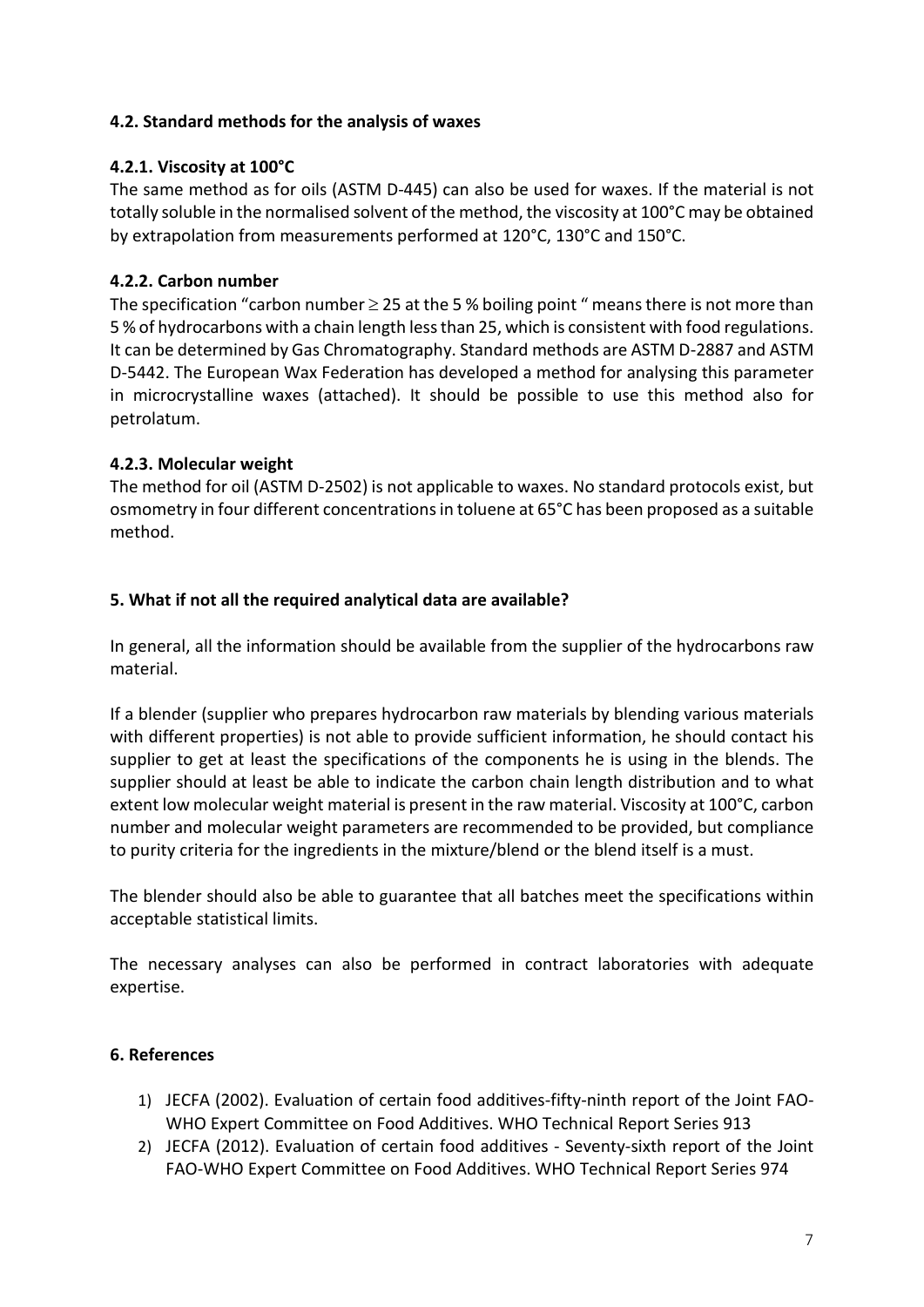- 3) EFSA (2013). Scientific opinion on the safety assessment of medium viscosity white mineral oils with a kinematic viscosity between 8.5 – 11 mm<sup>2</sup>/s at 100 °C for the proposed uses as a food additive. EFSA Journal 11(1): 3073
- 4) EFSA (2009) Scientific Opinion on the use of high viscosity white mineral oils as a food additive on request from the European Commission. EFSA Journal 7(11):1387
- 5) JECFA (2003). Mineral oils (medium- and low-viscosity) and paraffin waxes. First draft by E. Vasavour and J. Chen. WHO Food Additives Series 50
- 6) EFSA (2013). Scientific Opinion on the re-evaluation of microcrystalline wax (E905) as a food additive. EFSA Journal 11(4):3146
- 7) BfR (2018). Highly refined mineral oils in cosmetics: No evidence of a health risk on the basis of available data. Updated BfR opinion No. 008/2018 (Feb 19, 2018)
- 8) Commission Regulation (EU) No 231/2012 of 9 March 2012 laying down specifications for food additives listed in Annexes II and III to Regulation (EC) No 1333/2008 of the European Parliament and of the Council Text with EEA relevance